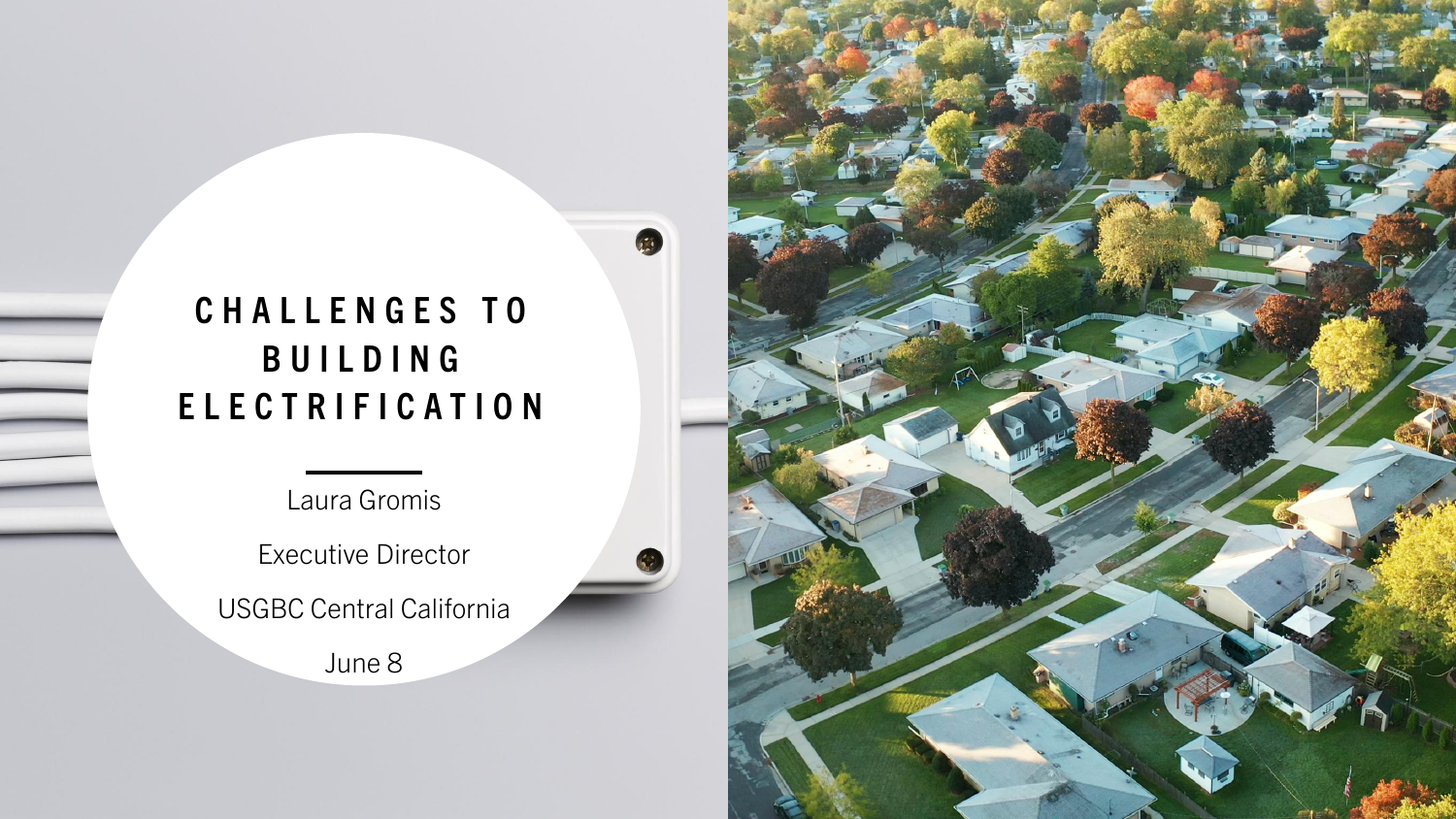#### **U S G R E E N B U I L D I N G C O U N C I L C E N T R A L C A L I F O R N I A**



Mission: Engage San Joaquin Valley communities in the transformational development and promotion of ecologically healthy built environments

- Aligned chapter of USGBC
- Focus on education, networking, green building project management and advocacy

usgbccc.org

Facebook.com/usgbccentcal

Instagram.com/usgbccentral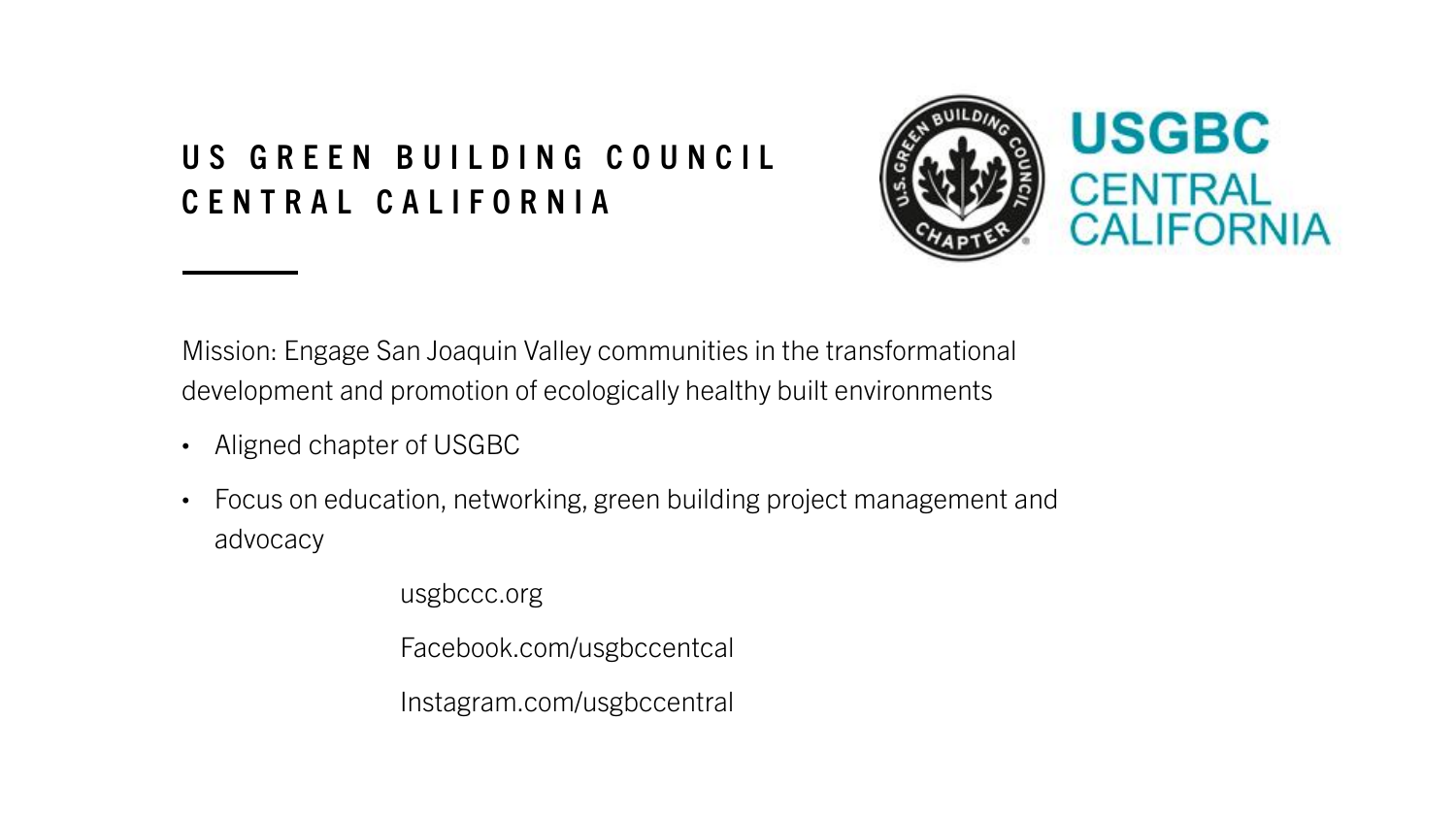# **E L E C T R I F I C A T I O N**

- Speeds up decarbonization process and reduces impact of climate change
- Removes fossil fuels from energy consumption at the end source: the user
- Energy created by electricity creates less greenhouse gases than energy used directly from fossil fuels

~25% of California's Greenhouse Gas Emissions come from commercial and residential buildings, building electrification solution to reduce usage of fossil fuels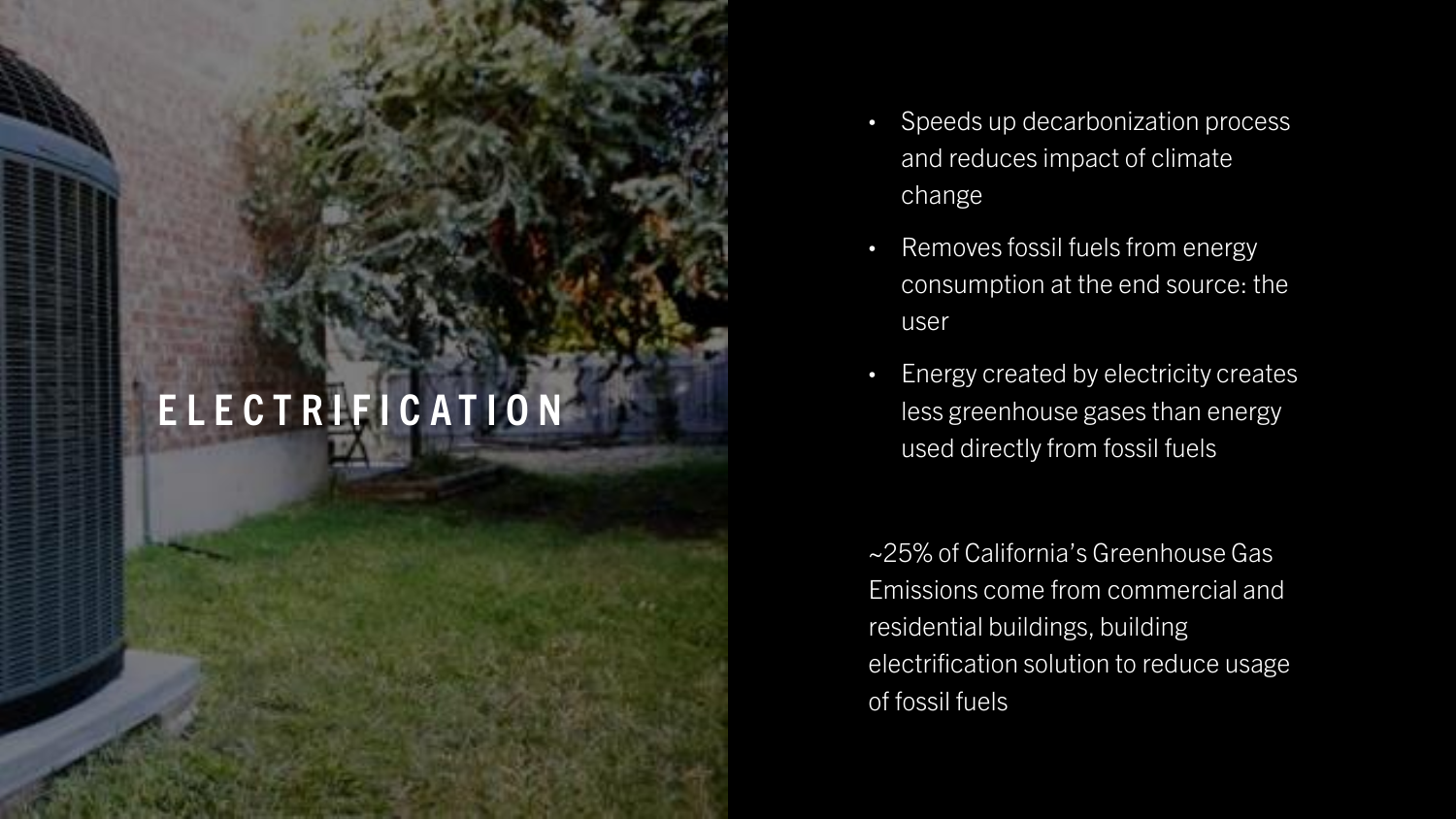#### WHAT DOES IT TAKE TO SWITCH **E V E R Y H O M E I N C A L I F O R N I A**  F R O M F O S S I L F U E L H E A T I N G , **C O O L I N G A N D C O O K I N G T O E L E C T R I C H E A T I N G , C O O L I N G A N D C O O K I N G ?**

Alternatives to fossil fuel devices:

- Heat Pumps
- Electric Water Heaters
- Induction stoves
- Dryers

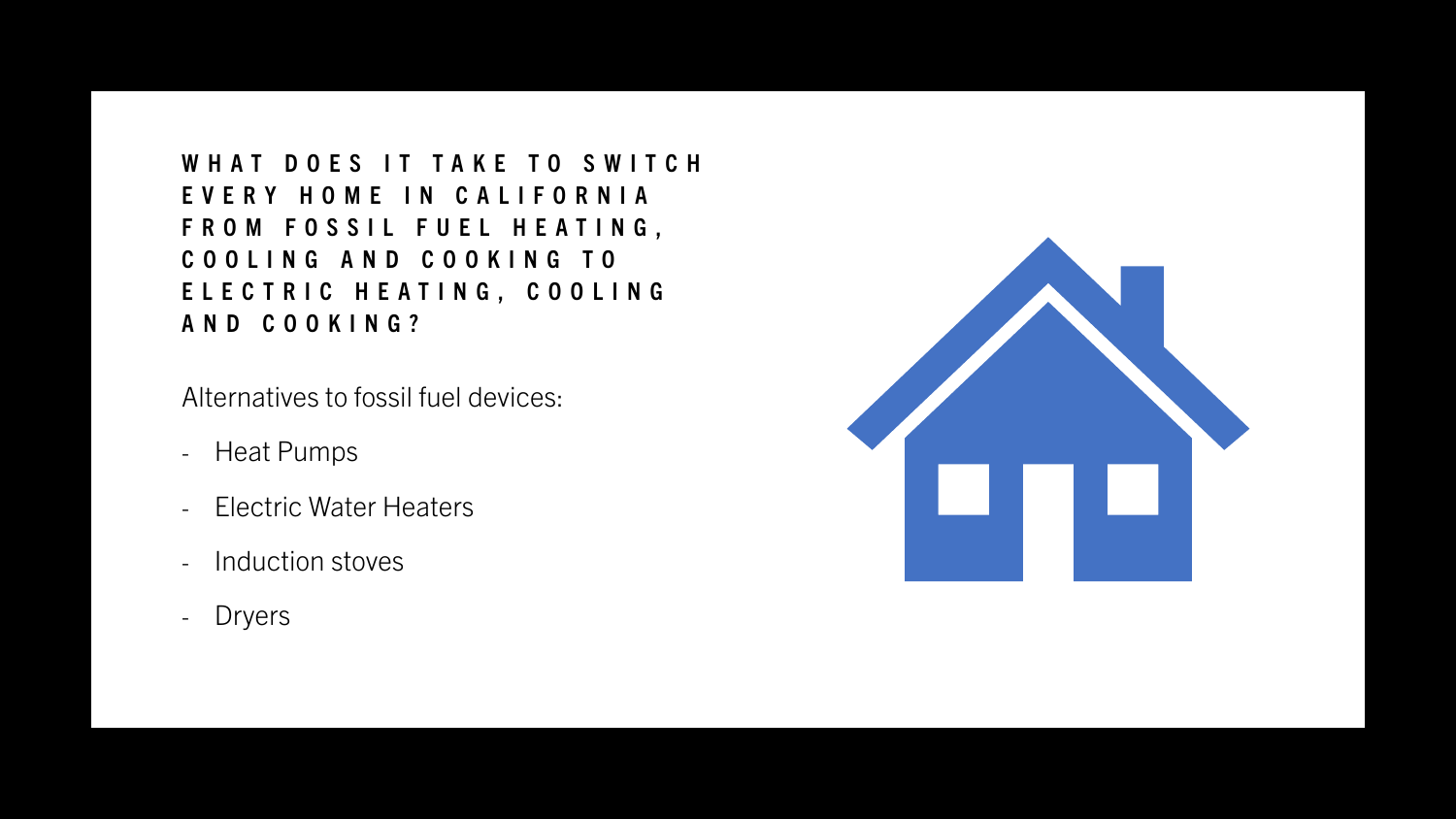### **A R E A S T O A D D R E S S F O R B U I L D I N G E L E C T R I F I C A T I O N**

• Regulatory issues

• Equity concerns



New buildings easiest

Existing buildings harder

Restaurants hardest

• Market barriers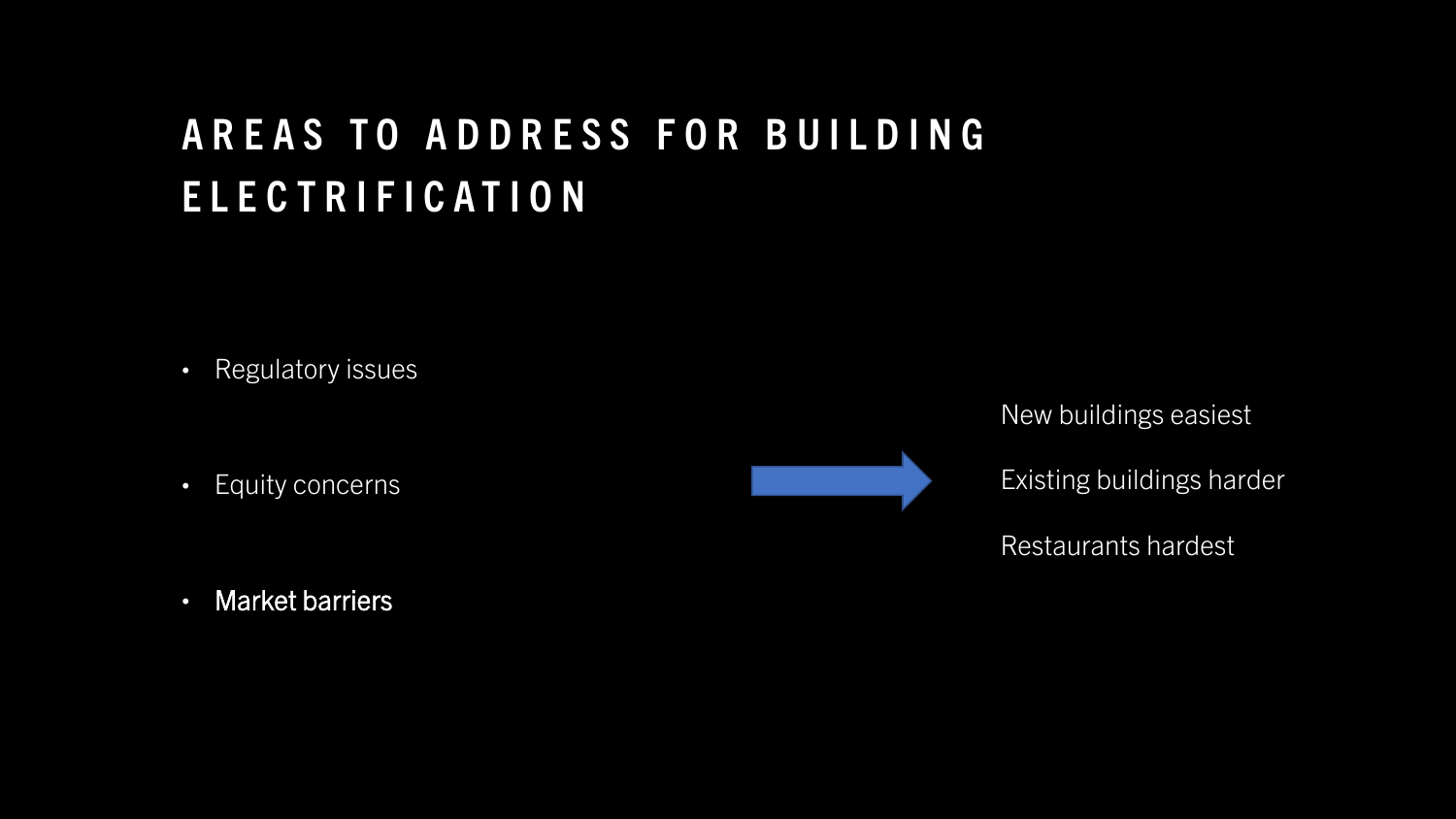### **M A R K E T B A R R I E R S**

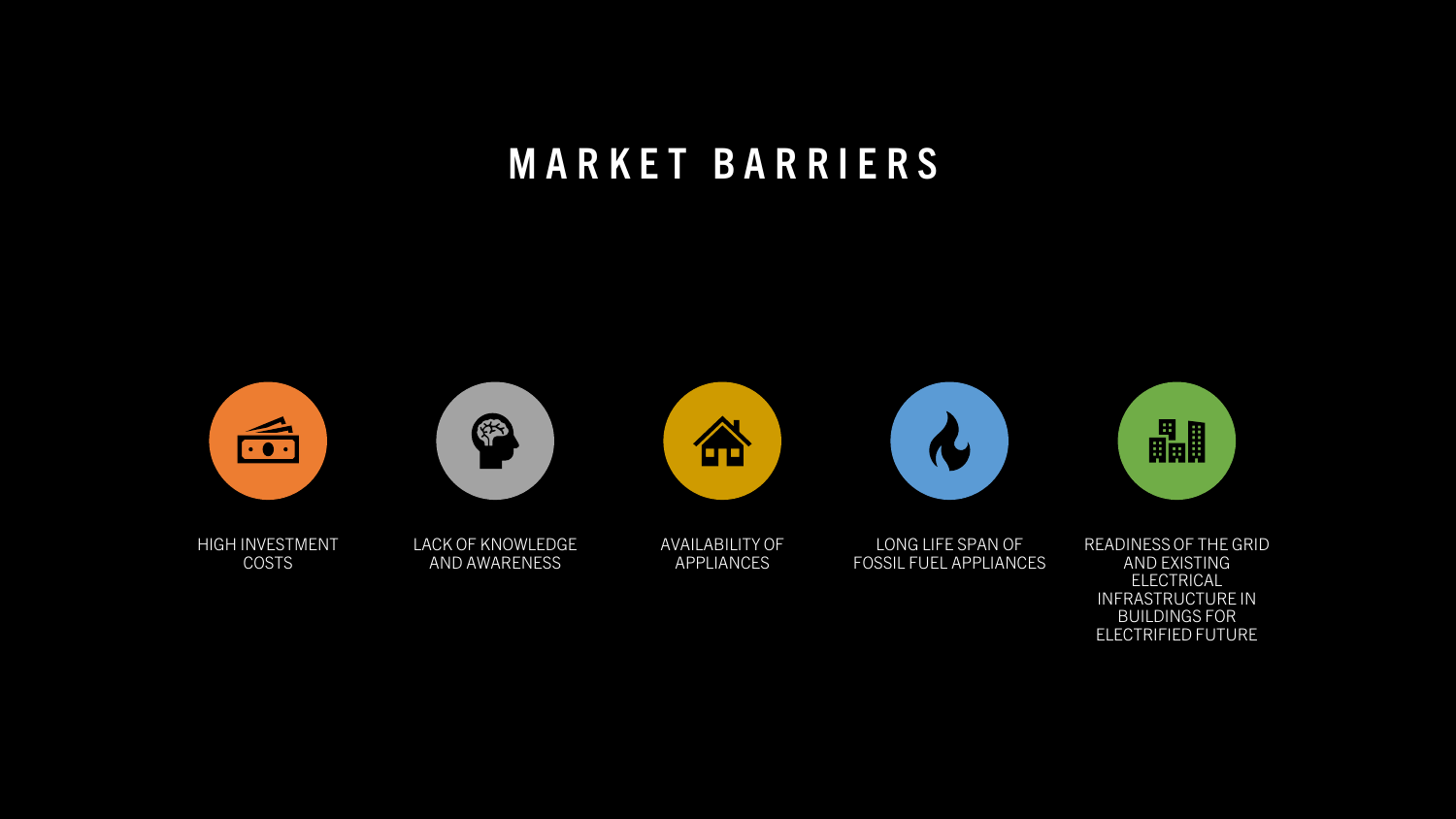## **I N V E S T M E N T C O S T S**

- Higher upfront cost
- Economy of scale
- Cost to be electric ready

-> Incentives and financing structure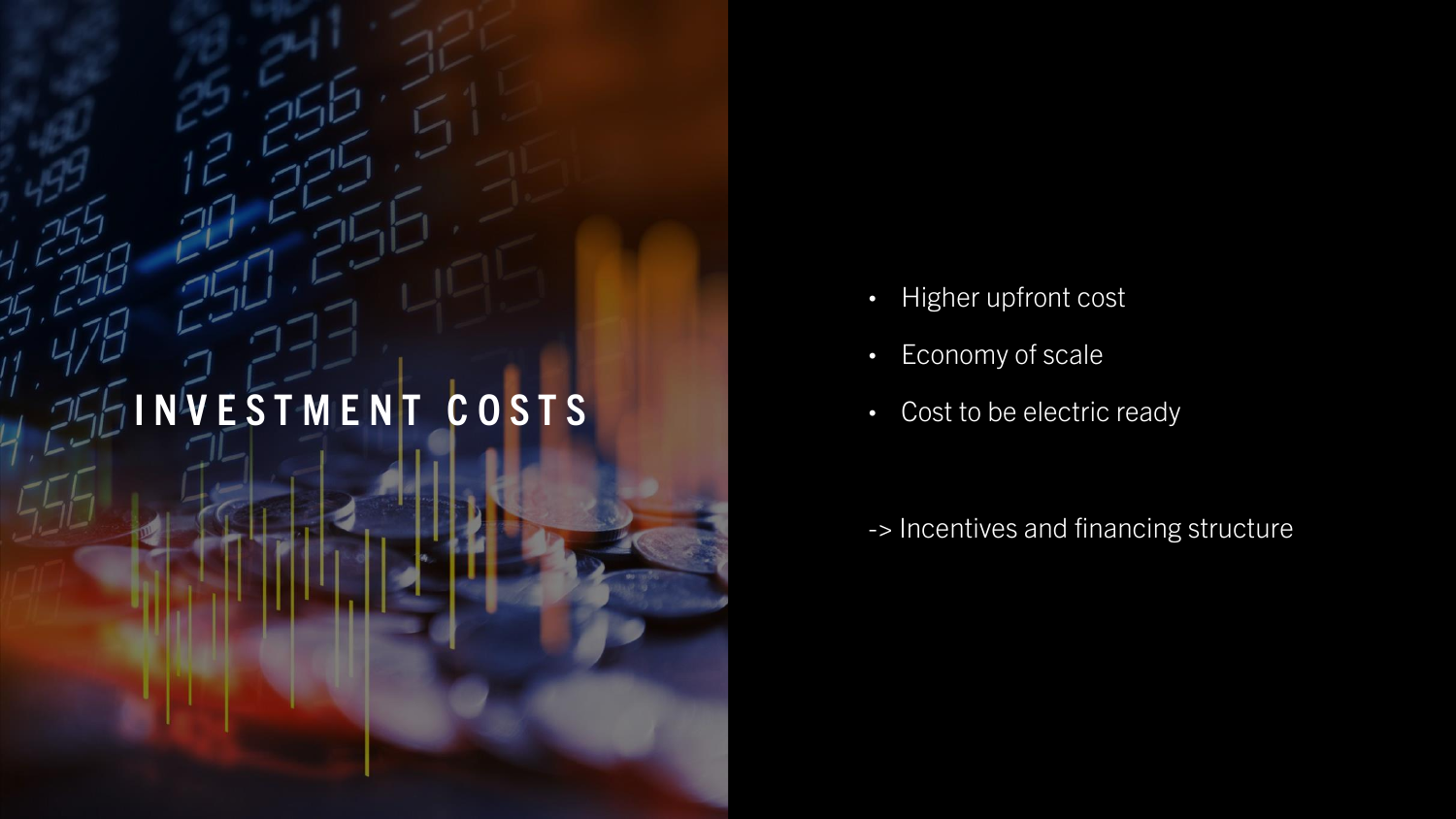### **K N O W L E D G E A N D A W A R E N E S S**



### Consumers:

**Awareness** Availability **Trust** Deep seated beliefs



# Contractors:

Skills **Willingness** Advice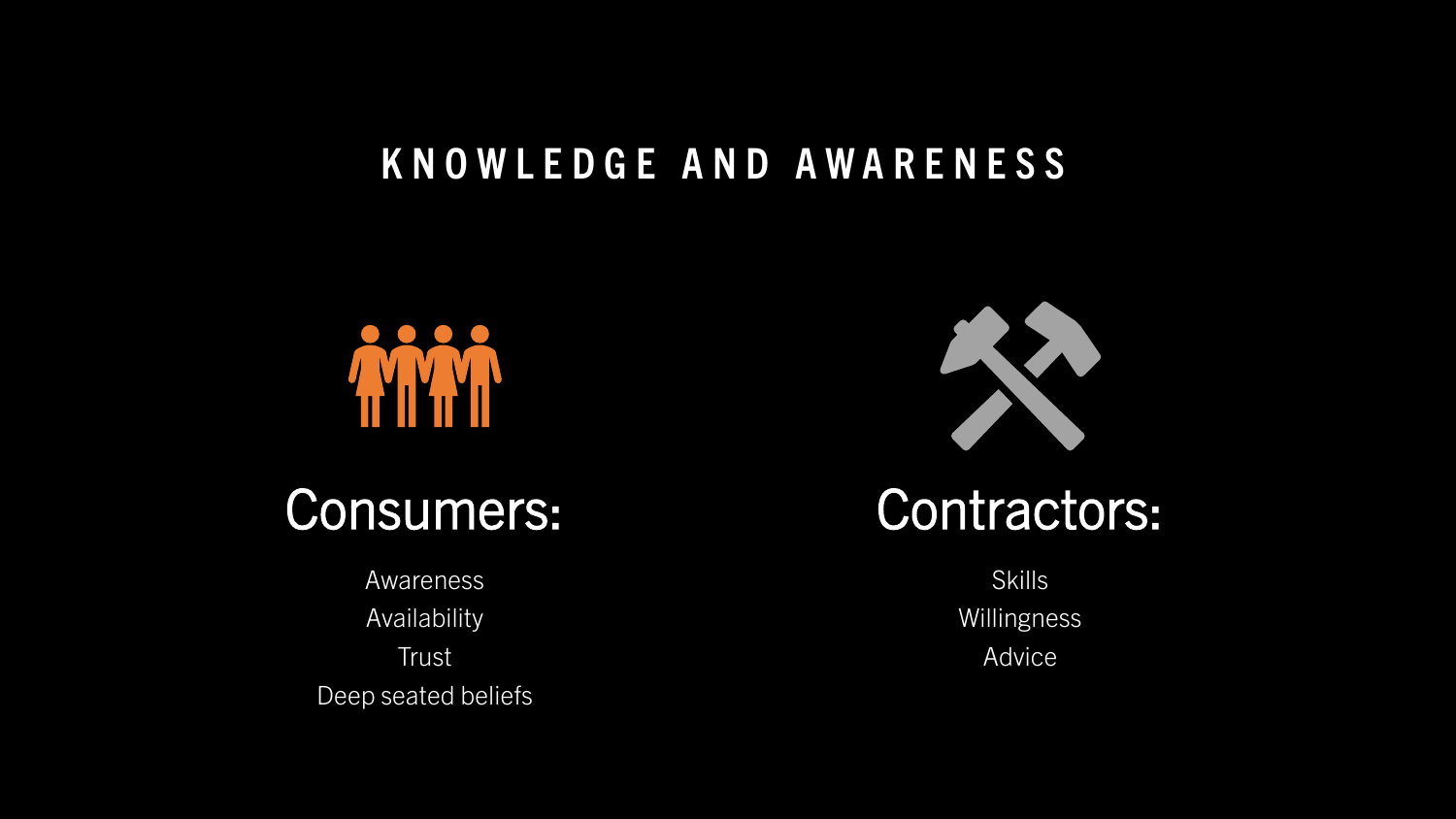### **R E S T A U R A N T E L E C T R I F I C A T I O N**

- Common perception: good cooks cook with gas
- Barrier: Cost
- Needed: education and hands-on experience
- Co-benefits of electrification:
	- o less energy waste
	- o more precise temperature control: quicker and more consistent cooking
	- $\circ$  less heat = cooler kitchens = less stress
	- $\circ$  no gas = less harmful particles
- ➢ Increased scale improves reliability and drives down prices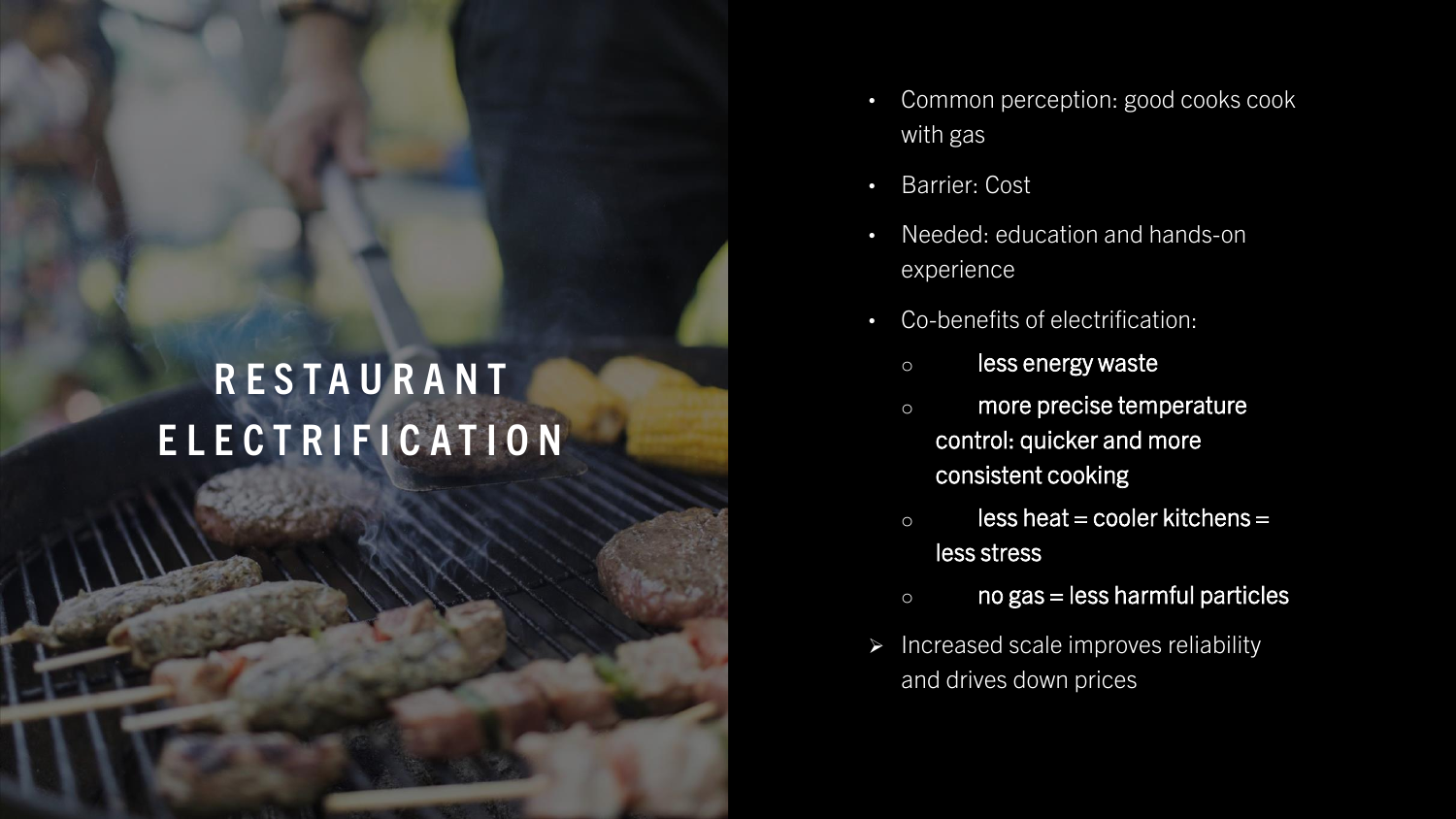### **A V A I L A B I L I T Y**







Supply **Demand response** Education of

suppliers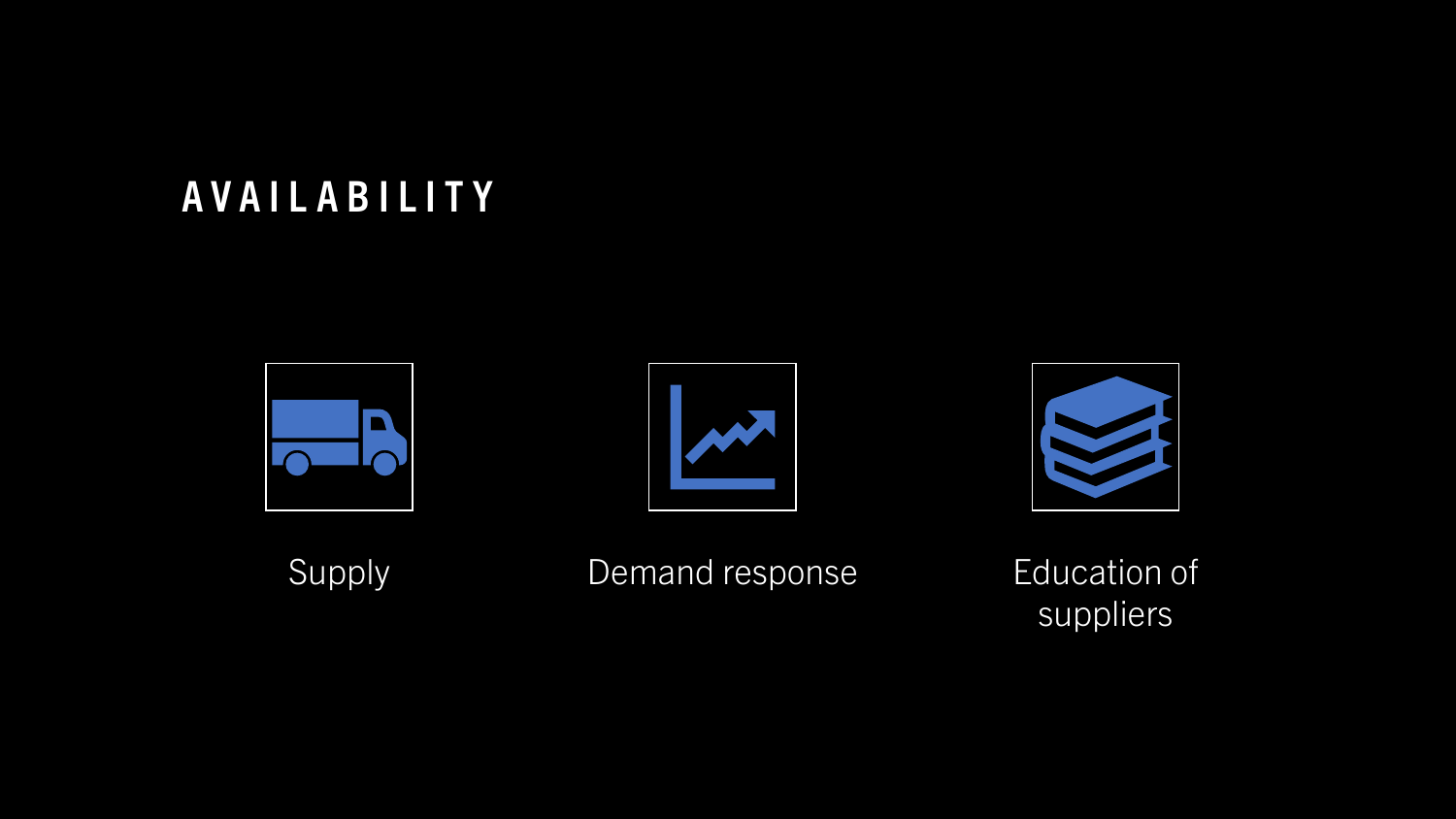#### **B U I L D I N G A N D G R I D R E A D I N E S S F O R E L E C T R I F I C A T I O N**

• Electric panel upgrade

-> CA requiring 200amp electric panel since 2019

- Demands on GRID:
	- Impact of climate change
	- Increased demand
	- Increased use of variable renewable energy sources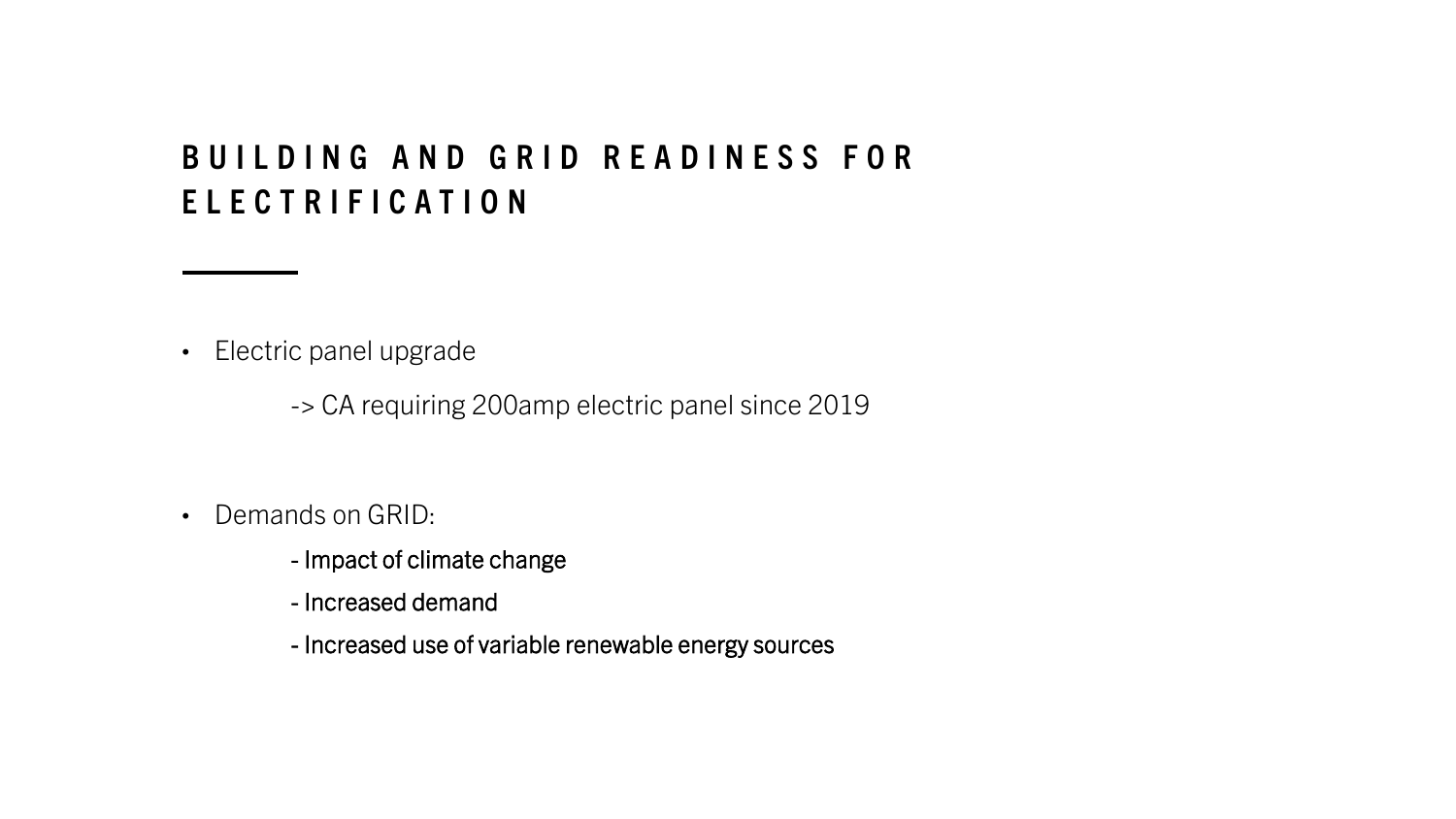### **P O S I T I V E O U T L O O K**



REACH CODE DEVELOPMENT IN CALIFORNIA

PROVEN CONCEPTS: ZERO NET ENERGY PROJECTS PROVED THAT AMBITIOUS PROJECTS CAN BE IMPLEMENTED, AND DRIVE CONFIDENCE TO STRIVE FOR MORE

BUILDING INTEGRATION DRIVES INNOVATION: OVERALL PERFORMANCE TARGETS AND INTEGRATIVE PROCESS DELIVER MORE EFFICIENT BUILDINGS

NOT A ZERO-SUM GAME: INCREMENTAL CHANGE IS POSSIBLE: EE IS A GOOD START AND HELPS ELECTRIFICATION

INCREASED AVAILABILITY OF ELECTRIC DEVICES AND APPLIANCES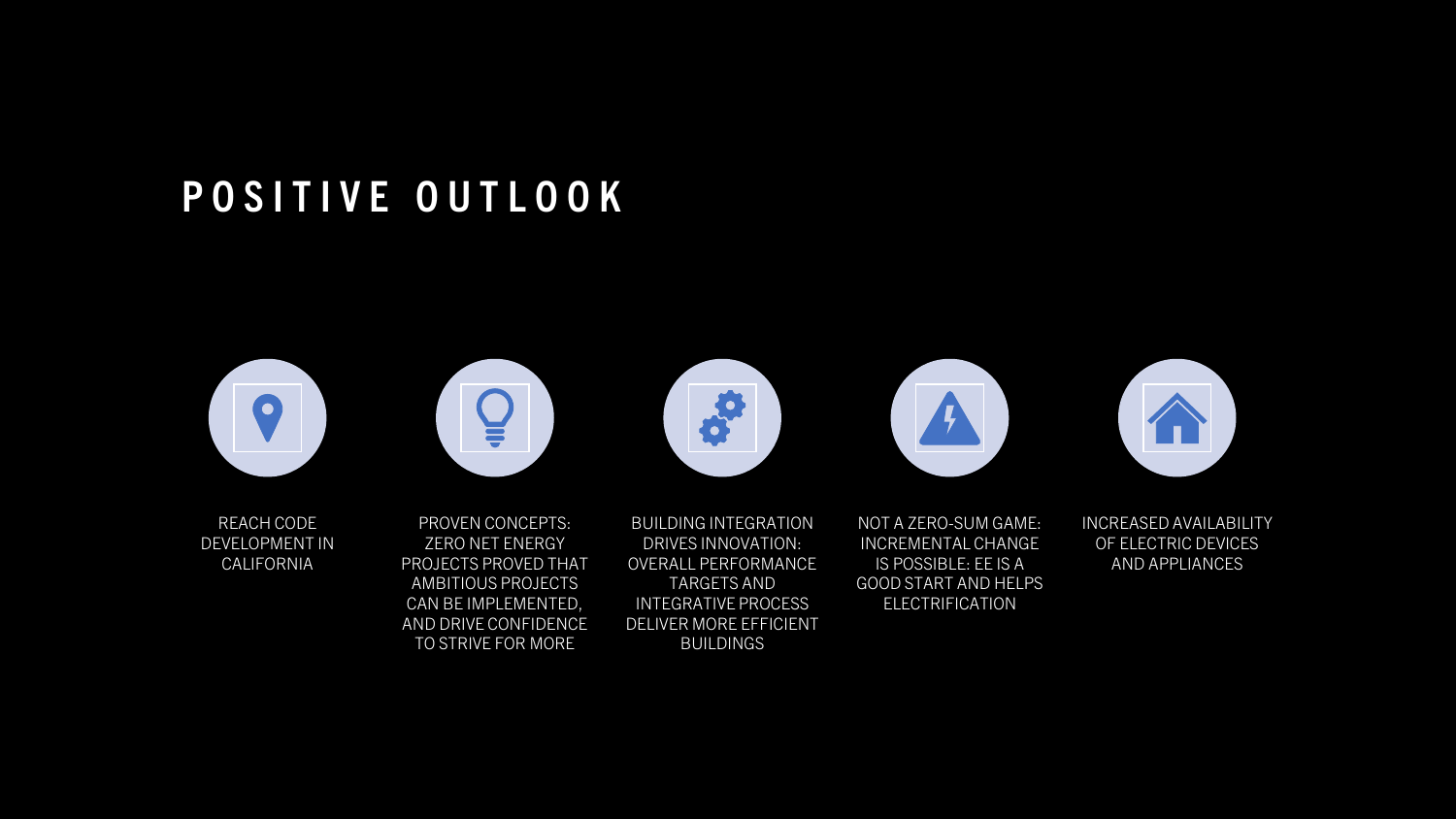### **N E E D E D :**

- Investment in Education and Outreach
- Investment in Workforce Development